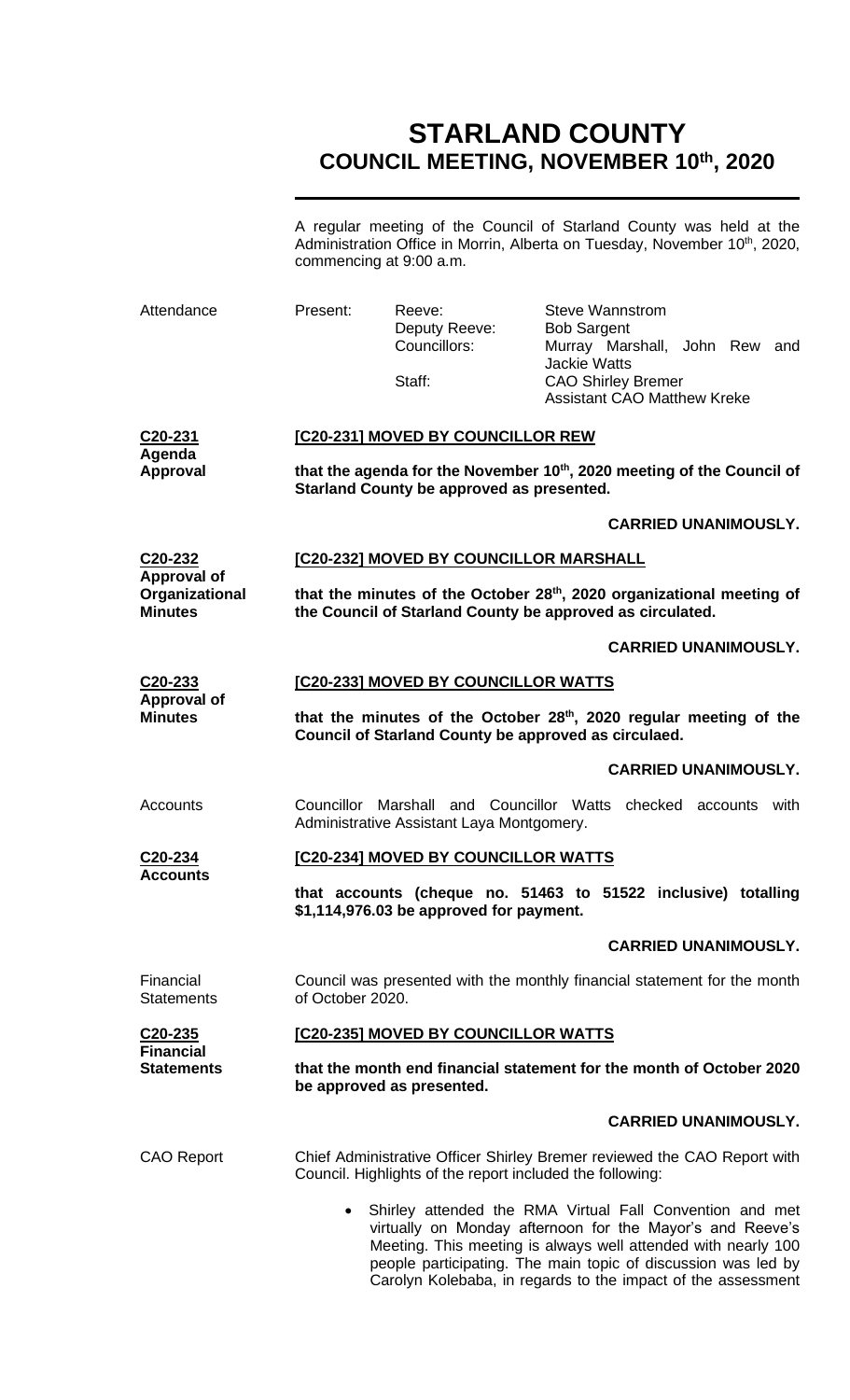changes on each municipality. There was also discussion regarding oil and gas companies not paying their taxes and/or their lease payments.

- The RMA convention itself was good, considering the circumstances and having to present and attend it virtually. The RMA handled this very well and the voting worked probably better than with the clickers! There is a new president, Paul; the resolution session went quite smoothly with the majority of resolutions being passed; our new Zone Director is Amber Link, Reeve from Wheatland County; and Premier Kenney addressed the delegation as well.
- The interim audit was completed last Wednesday and Thursday. The Auditors assured Shirley that things appear to be in order and they will be taking into account the recommendations that were pointed out from our MAP review when reporting on Salary and Benefits. We need to include any and all of our Designated Officers (such as our contracted Assessor, Ag Fieldman, SDAB Clerk, Development Officer and Subdivision Authority Secretary) and do not have to include all salaries and wages of other employees, except for the CAO, Councillors and Designated Officers.

| Alberta                                                                | At 9:25 a.m. Dominique Primeau and Craig Copeland of Alberta                    |  |  |  |  |
|------------------------------------------------------------------------|---------------------------------------------------------------------------------|--|--|--|--|
| Environment                                                            | Environment and Manager of Municipal Services Glen Riep attended the            |  |  |  |  |
| Delegation                                                             | meeting. The Alberta Environment delegation gave a presentation on the          |  |  |  |  |
| state of the fish habitats in the McLaren and Michichi Dam Reservoirs. |                                                                                 |  |  |  |  |
|                                                                        | Various tests of water quality were used to determine the viability of trout in |  |  |  |  |
|                                                                        | the reservoirs. They noted large quantities of fishing birds on both            |  |  |  |  |
|                                                                        | reservoirs as well as the presence of unfavourable water conditions in the      |  |  |  |  |
|                                                                        | McLaren Reservoir which may be preventing fish stocks from taking hold          |  |  |  |  |
|                                                                        | and local fishermen from being able to catch fish. Several suggestions for      |  |  |  |  |
|                                                                        | improving the stocks were made including mechanical aeration.                   |  |  |  |  |
|                                                                        |                                                                                 |  |  |  |  |

- Departure At 10:35 a.m. the delegation from Alberta Environment departed from the meeting.
- PRMS Delegation At 10:37 a.m. Devin Diano and Cody Dale-McNair of Palliser Regional Municipal Services attended the meeting and gave a presentation on the current activities of Palliser Regional Municipal Services. The organization has had a lot of staff turnover recently and Devin has been appointed the new CEO of the organization.
- Departure At 11:35 a.m. the delegation from Palliser Regional Municipal Services departed from the meeting.
- MS Report Municipal Services Manager Riep reviewed his MS report with Council. Highlights of the report included:
	- The Utilities Crew has completed the flushing program on the Craigmyle water system. They are concentrating on the location and operation valves and making sure they work, and all markings are in place, this includes the posts and signage. Several deficiencies were found within the rural systems such as many missing signs and markers that will have to be replaced.
	- The NRCB ruling for the Starland Colony dairy barn was upheld and the approval maintained without any review being considered. Glen has been to the property and noted that several structures were already under construction or built.
	- The issue of flax straw burning in the fields in Starland County has led to a number of ratepayers expressing concern with Starland County allowing this practice. 2020 has seen the number of flax seeded acres increase drastically and it is clear that if this acreage were to be burned it would cause a significant amount of environmental concerns and nuisance to many neighbouring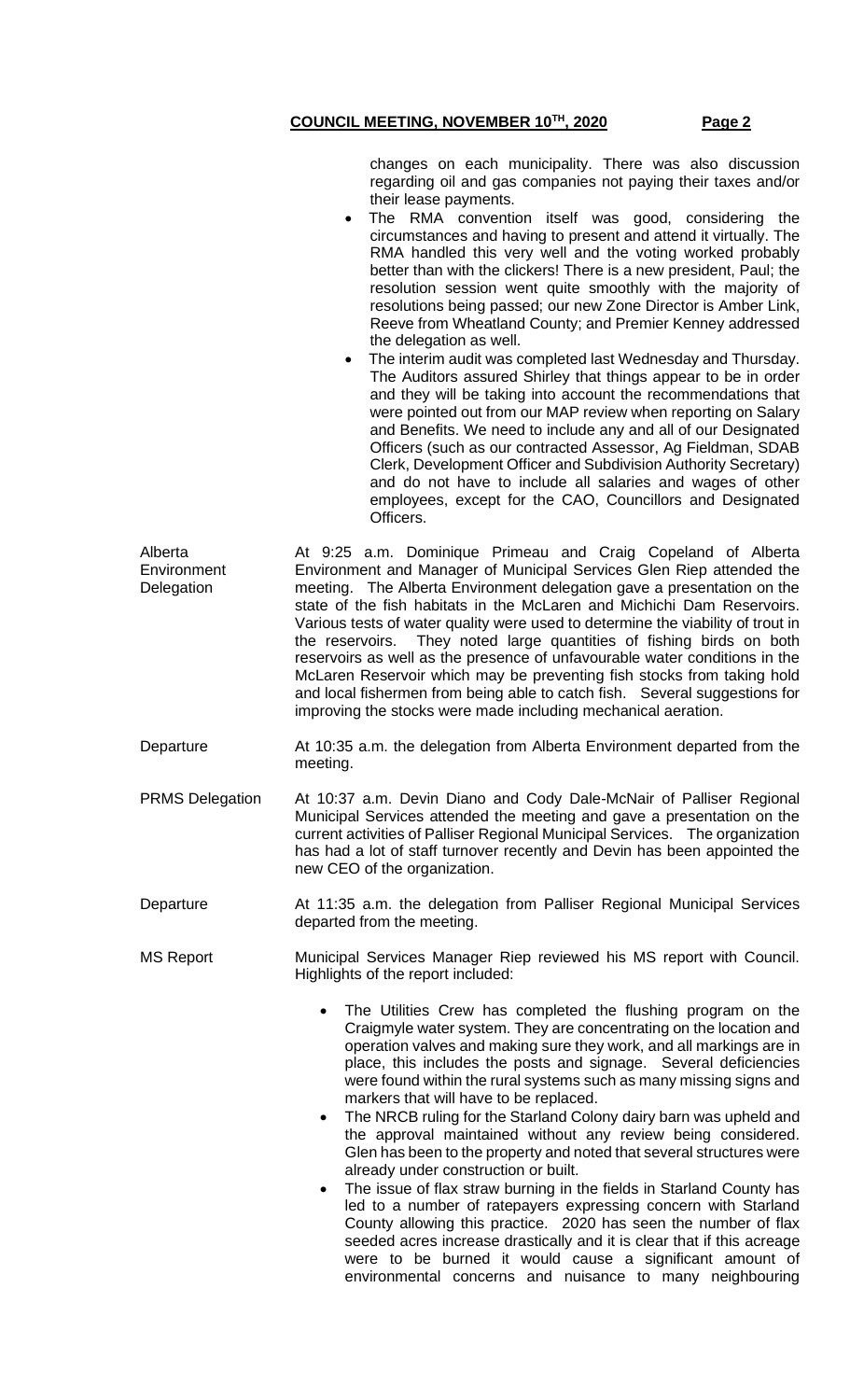| C20-236<br>Date of Tax<br><b>Sale</b>  | [C20-236] MOVED BY COUNCILLOR REW<br>that the 2021 Starland County tax sale be held on February 10th, 2021<br>at 2:00 p.m. at the Starland County Administration Building in Morrin,                                                                                                                                                                                                                                                                          |  |  |
|----------------------------------------|---------------------------------------------------------------------------------------------------------------------------------------------------------------------------------------------------------------------------------------------------------------------------------------------------------------------------------------------------------------------------------------------------------------------------------------------------------------|--|--|
| <b>Tax Sale</b>                        | Starland County currently has several properties that have outstanding<br>taxes which have resulted in the need to go to tax sale.                                                                                                                                                                                                                                                                                                                            |  |  |
| <b>Policy 120-8</b>                    | Council reviewed administration's proposed amendments to Policy 120-8,<br>the Public Participation Policy. The amendments proposed were<br>suggested during Starland County's Municipal Accountability Program<br>Review. Council advised that they would also like to remove Section 4.1<br>and proposed several other changes that could be incorporated into the<br>policy. The document will be revised and distributed to Council and<br>Administration. |  |  |
| Departure                              | At 2:45 p.m. Ken departed from the meeting.                                                                                                                                                                                                                                                                                                                                                                                                                   |  |  |
|                                        | equipment.<br>Ken has been working on the new yard parking plan, the Morton<br>Pit application, Bridge File 8323 and developing an equipment<br>replacement plan.<br>A list of major road maintenance activities for 2021 was provided<br>to Council and Council was asked to provide any additional jobs<br>to fill out the 2021 plan.                                                                                                                       |  |  |
|                                        | fence.<br>The Shop Crew have been working on approximately 24 pieces<br>$\bullet$<br>of equipment and 1 CVIP, and helping with the move.<br>Gradermen have been blading roads and helping rig up winter                                                                                                                                                                                                                                                       |  |  |
|                                        | The PW Crew have been screening winter sand, moving to the<br>new shop, rigging up winter equipment and working on snow                                                                                                                                                                                                                                                                                                                                       |  |  |
| <b>PW Report</b>                       | Public Works Supervisor Ken Menage reviewed the PW Report with<br>Council. Highlights of his report included the following:                                                                                                                                                                                                                                                                                                                                   |  |  |
| Departure                              | At 2:30 p.m. Gary departed from the meeting.                                                                                                                                                                                                                                                                                                                                                                                                                  |  |  |
| Grader and<br>Equipment<br>Maintenance | At 2:00 p.m. PW Supervisor Ken Menage and Shop Supervisor Gary Collins<br>attended the meeting and reviewed the issue of rebuilding graders<br>ourselves. The cost quoted from Finning to do a total overhaul is lower<br>than parts cost quoted from Finning for that same overhaul and it would<br>come with a new warranty. To do the repairs on parts as needed could still<br>lead to potential savings and better utilization of the shop.              |  |  |
| Departure                              | At 12:30 p.m. Glen departed from the meeting.                                                                                                                                                                                                                                                                                                                                                                                                                 |  |  |
|                                        | residential properties. Glen has drafted a policy that would<br>increase restrictions on flax straw burning however negative public<br>reaction would indicate that this policy may be untenable. Glen is<br>recommending instead that Starland County stop regulating winter<br>season burns and allow this process to follow the provincial<br>standards. This would require Council to amend Bylaw 1042.                                                   |  |  |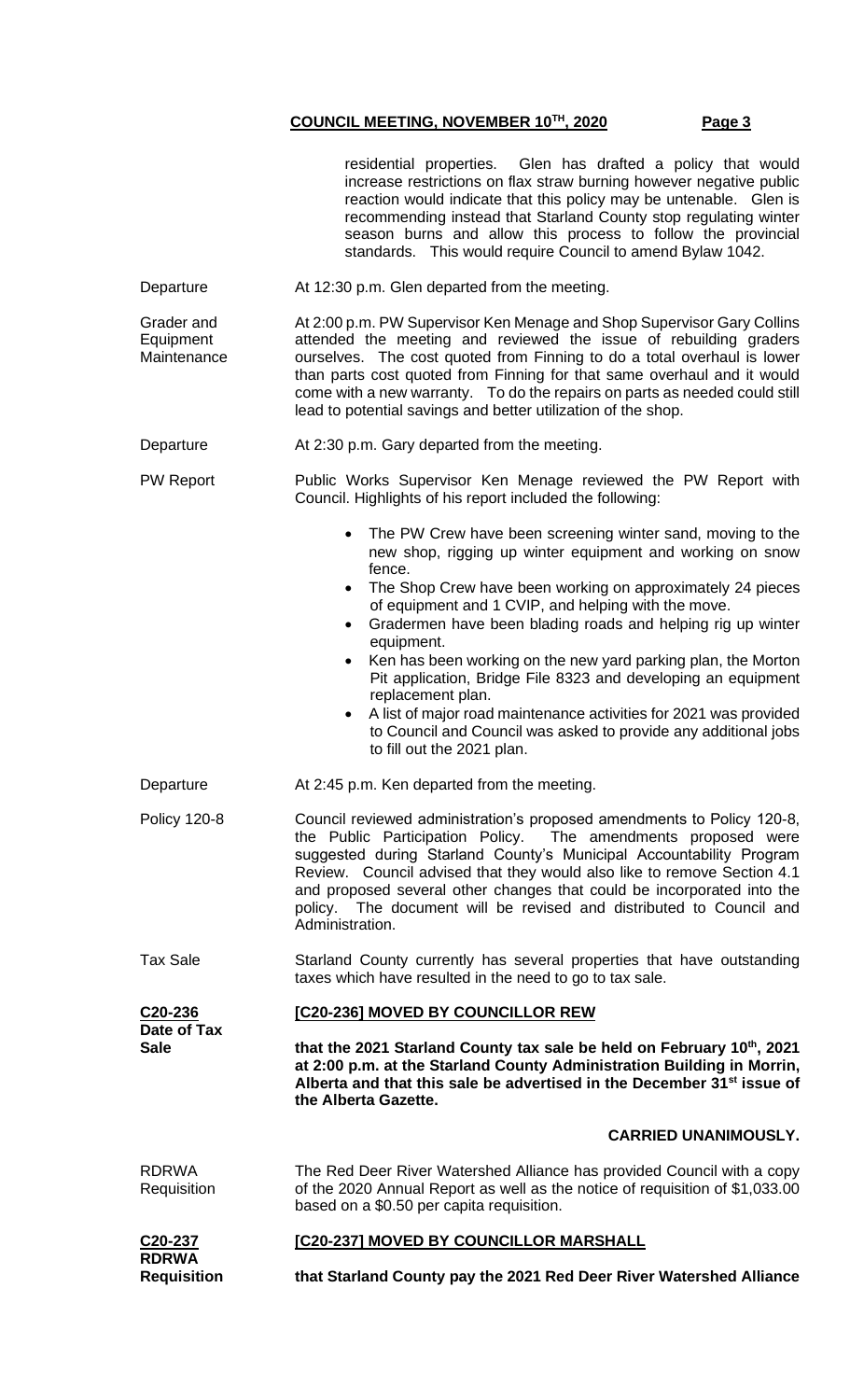# **requisition of \$1,033.00.**

## **CARRIED UNANIMOUSLY.**

| 2021 Equalized<br>Assessment                                                | Starland County was provided with its 2021 equalized assessment numbers<br>which are on the basis of requisitions from the provincial government. This<br>year's assessment has dropped from \$755,447,414.00 to \$660,823,991.00.                                                                                                                                               |  |  |
|-----------------------------------------------------------------------------|----------------------------------------------------------------------------------------------------------------------------------------------------------------------------------------------------------------------------------------------------------------------------------------------------------------------------------------------------------------------------------|--|--|
| Economic<br>Development                                                     | An email was received from Dawna Allard of the Government of Alberta<br>seeking out potential municipalities for the development of a 100 million Pea<br>Fracturing Plant in Alberta. The email lists a number of requirements the<br>municipality would have to meet in order to be considered for the plan with<br>water access being the main constraint for Starland County. |  |  |
| Council<br>Committees                                                       | All councillors present reported briefly on the committees to which they are<br>appointed.                                                                                                                                                                                                                                                                                       |  |  |
| Attendance and<br>Fire Bylaw                                                | At 3:20 p.m. Municipal Services Manager Glen Riep attended the meeting<br>to discuss wording for the amendment to Bylaw 1042 to remove County<br>responsibility for issuing permits during the winter months.                                                                                                                                                                    |  |  |
| C <sub>20</sub> -238                                                        | [C20-238] MOVED BY REEVE WANNSTROM                                                                                                                                                                                                                                                                                                                                               |  |  |
| <b>Request Legal</b><br>Opinion                                             | that Starland County administration request a legal opinion from<br>Brownlee LLP with regard to liability issues surrounding the issuance<br>of fire permits by the County, staff and volunteer fire fighters.                                                                                                                                                                   |  |  |
|                                                                             | <b>CARRIED UNANIMOUSLY.</b>                                                                                                                                                                                                                                                                                                                                                      |  |  |
| C20-239                                                                     | [C20-239] MOVED BY DEPUTY REEVE SARGENT                                                                                                                                                                                                                                                                                                                                          |  |  |
| <b>Bylaw 1158 -</b><br><b>Motion to</b><br><b>Establish</b>                 | that Bylaw No. 1158, a bylaw to amend Bylaw 1042 by altering Section<br>8 to remove year-round permits, be established.                                                                                                                                                                                                                                                          |  |  |
|                                                                             | <b>CARRIED UNANIMOUSLY.</b>                                                                                                                                                                                                                                                                                                                                                      |  |  |
| C20-240                                                                     | [C20-240] MOVED BY COUNCILLOR WATTS                                                                                                                                                                                                                                                                                                                                              |  |  |
| Bylaw 1158-<br>1 <sup>st</sup> Reading                                      | that Bylaw No. 1158 be given First Reading.                                                                                                                                                                                                                                                                                                                                      |  |  |
|                                                                             | <b>CARRIED UNANIMOUSLY.</b>                                                                                                                                                                                                                                                                                                                                                      |  |  |
| C <sub>20</sub> -241                                                        | [C20-241] MOVED BY COUNCILLOR MARSHALL                                                                                                                                                                                                                                                                                                                                           |  |  |
| <b>Bylaw 1158 -</b><br>$2nd$ Reading                                        | that Bylaw No. 1158 be given Second Reading.                                                                                                                                                                                                                                                                                                                                     |  |  |
|                                                                             | <b>CARRIED UNANIMOUSLY.</b>                                                                                                                                                                                                                                                                                                                                                      |  |  |
| C <sub>20</sub> -242<br>Bylaw 1158-<br>Motion to Have 3rd<br><b>Reading</b> | [C20-242] MOVED BY DEPUTY REEVE SARGENT                                                                                                                                                                                                                                                                                                                                          |  |  |
|                                                                             | that Bylaw No. 1158 be presented for Third Reading at this meeting.                                                                                                                                                                                                                                                                                                              |  |  |
|                                                                             | <b>CARRIED UNANIMOUSLY.</b>                                                                                                                                                                                                                                                                                                                                                      |  |  |
| C20-243<br><b>Bylaw 1158 -</b><br>3 <sup>rd</sup> Reading                   | [C20-243] MOVED BY COUNCILLOR REW                                                                                                                                                                                                                                                                                                                                                |  |  |
|                                                                             | that Bylaw No. 1158, a bylaw to amend Bylaw 1042 by altering Section<br>8 to remove year-round permits, be given Third and Final Reading and<br>finally passed.                                                                                                                                                                                                                  |  |  |
|                                                                             | <b>CARRIED UNANIMOUSLY.</b>                                                                                                                                                                                                                                                                                                                                                      |  |  |
| Departure                                                                   | At 3:50 p.m. Glen departed from the meeting.                                                                                                                                                                                                                                                                                                                                     |  |  |
| C20-244                                                                     | [C20-244] MOVED BY COUNCILLOR REW                                                                                                                                                                                                                                                                                                                                                |  |  |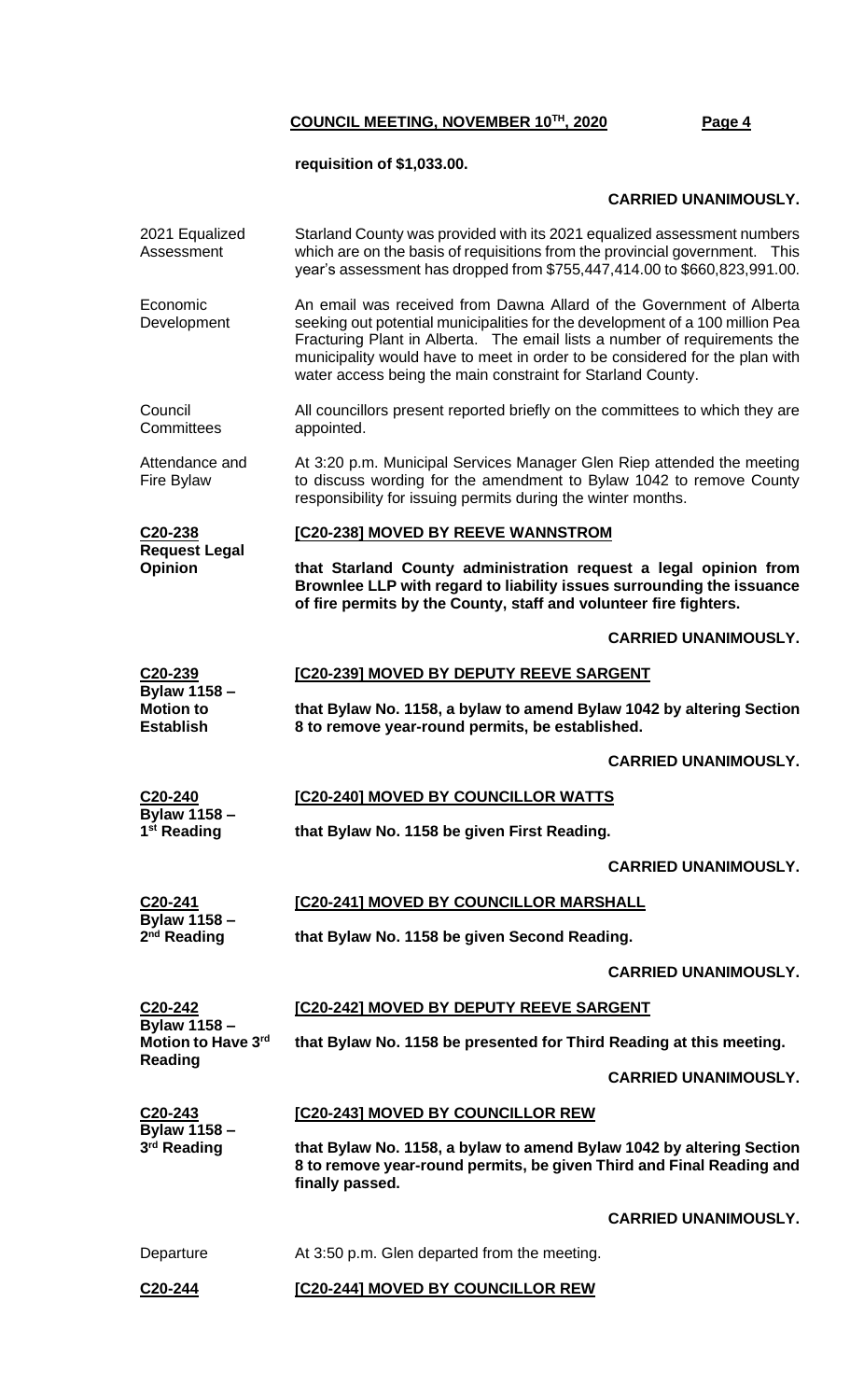| <b>Change Council</b><br><b>Meeting Dates</b> | that the regular meetings of the Council of Starland County scheduled<br>for December 9th and 23rd, 2020 be cancelled and that a new regular<br>meeting be scheduled for December 16th, 2020.                                                                                                                                                                                                                                                                                                                                                                                                                                                                                                                                                                                                                                                                                                                                                                                                                                                                                                                                                                                                                                                                                                                                                          |                                                                                                                                                                                                                                                                                                                                                                                                                                                                                                                                                                                                                                 |                                                                                                                                                                                                                                                                                                                                                                                                                                                                                                                          |  |  |
|-----------------------------------------------|--------------------------------------------------------------------------------------------------------------------------------------------------------------------------------------------------------------------------------------------------------------------------------------------------------------------------------------------------------------------------------------------------------------------------------------------------------------------------------------------------------------------------------------------------------------------------------------------------------------------------------------------------------------------------------------------------------------------------------------------------------------------------------------------------------------------------------------------------------------------------------------------------------------------------------------------------------------------------------------------------------------------------------------------------------------------------------------------------------------------------------------------------------------------------------------------------------------------------------------------------------------------------------------------------------------------------------------------------------|---------------------------------------------------------------------------------------------------------------------------------------------------------------------------------------------------------------------------------------------------------------------------------------------------------------------------------------------------------------------------------------------------------------------------------------------------------------------------------------------------------------------------------------------------------------------------------------------------------------------------------|--------------------------------------------------------------------------------------------------------------------------------------------------------------------------------------------------------------------------------------------------------------------------------------------------------------------------------------------------------------------------------------------------------------------------------------------------------------------------------------------------------------------------|--|--|
|                                               |                                                                                                                                                                                                                                                                                                                                                                                                                                                                                                                                                                                                                                                                                                                                                                                                                                                                                                                                                                                                                                                                                                                                                                                                                                                                                                                                                        |                                                                                                                                                                                                                                                                                                                                                                                                                                                                                                                                                                                                                                 | <b>CARRIED UNANIMOUSLY.</b>                                                                                                                                                                                                                                                                                                                                                                                                                                                                                              |  |  |
| Council<br>Communications                     | <b>Council Communications:</b>                                                                                                                                                                                                                                                                                                                                                                                                                                                                                                                                                                                                                                                                                                                                                                                                                                                                                                                                                                                                                                                                                                                                                                                                                                                                                                                         |                                                                                                                                                                                                                                                                                                                                                                                                                                                                                                                                                                                                                                 |                                                                                                                                                                                                                                                                                                                                                                                                                                                                                                                          |  |  |
|                                               | i)<br>Prairie Land Public School Division re: Board Highlights<br>ii)<br>Drumheller RCMP re: Community Engagement<br>Alberta Municipal Affairs re: Challenging Economic Times<br>iii)<br><b>Rural Municipalities of Alberta</b><br>iv)<br>Contact Newsletter (1 Issue)                                                                                                                                                                                                                                                                                                                                                                                                                                                                                                                                                                                                                                                                                                                                                                                                                                                                                                                                                                                                                                                                                 |                                                                                                                                                                                                                                                                                                                                                                                                                                                                                                                                                                                                                                 |                                                                                                                                                                                                                                                                                                                                                                                                                                                                                                                          |  |  |
| Accounts                                      | Accounts - see prior motion.                                                                                                                                                                                                                                                                                                                                                                                                                                                                                                                                                                                                                                                                                                                                                                                                                                                                                                                                                                                                                                                                                                                                                                                                                                                                                                                           |                                                                                                                                                                                                                                                                                                                                                                                                                                                                                                                                                                                                                                 |                                                                                                                                                                                                                                                                                                                                                                                                                                                                                                                          |  |  |
|                                               | A.H. GRADER SERVICE LTD.<br>A.P.I. ALARM INC.<br>A&D HARPER TIRE (1979) LTD.<br>ACKLANDS-GRAINGER INC.<br>ADAMS INDUSTRIAL SUPPLIES INC.<br>ADVANCED COOLANT TECHNOLOGIES<br>AIR LIQUIDE CANADA INC.<br>ALBERTA GOVERNMENT SERVICES<br>ALBERTA ONE-CALL CORPORATION<br><b>ALBERTA ROADBUILDERS</b><br><b>ARIES AIRFLO</b><br>ATB FINANCIAL MASTERCARD<br><b>AUTO VALUE PARTS - DRUMHELLER</b><br><b>BRIDGEMEN SERVICES LTD.</b><br><b>BROWNLEE LLP BARRISTERS</b><br>CARLSON, JASON J<br><b>CERVUS AG EQUIPMENT LP</b><br><b>CHAMPION COMMERCIAL PRODUCTS</b><br><b>CINTAS CANADA LIMITED</b><br>COLLINS, GARY E.<br><b>COULEE VIEW FABRICATION</b><br>DIGITEX CANADA INC.<br>DIRECTDIAL.COM<br>DRUMHELLER SOLID WASTE<br>DRUMHELLER CHRYSLER<br>DRUMHELLER EQUIPMENT SALES<br>DRUMHELLER REGISTRIES<br><b>EAGLE BUILDERS LP</b><br>FLAMAN, HEATHER<br>GLOVER INTERNATIONAL TRUCKS LTD. CK# 51492<br>HENRY KROEGER REGIONAL WATER<br>HI-WAY 9 EXPRESS LTD.<br><b>HYDRODIG CANADA INC.</b><br>MARSHALL, MURRAY<br>MEGA-TECH<br><b>MORRIN FOODS</b><br>PHASE 3 SECURITY INC.<br>PUROLATOR INC.<br><b>RMA FUEL</b><br><b>RMA INSURANCE</b><br>ROADATA SERVICES LTD.<br>STETTLER TELEPHONE ANSWERING<br>SUN LIFE ASSURANCE COMPANY<br><b>TELUS</b><br><b>TELUS MOBILITY INC.</b><br>THE DRUMHELLER MAIL<br>UNIFIED ALLOYS<br>UNITED RENTALS OF CANADA INC. | CK# 51463<br>CK# 51464<br>CK# 51465<br>CK# 51466<br>CK# 51467<br>CK# 51468<br>CK# 51469<br>CK# 51470<br>CK# 51471<br>CK# 51472<br>CK# 51473<br>CK# 51474<br>CK# 51475<br>CK# 51476<br>CK# 51477<br>CK# 51478<br>CK# 51479<br>CK# 51480<br>CK# 51481<br>CK# 51482<br>CK# 51483<br>CK# 51484<br>CK# 51485<br>CK# 51486<br>CK# 51487<br>CK# 51488<br>CK# 51489<br>CK# 51490<br>CK# 51491<br>CK# 51493<br>CK# 51494<br>CK# 51495<br>CK# 51496<br>CK# 51497<br>CK# 51498<br>CK# 51499<br>CK# 51500<br>CK# 51501<br>CK# 51502<br>CK# 51503<br>CK# 51504<br>CK# 51505<br>CK# 51506<br>CK# 51507<br>CK# 51508<br>CK# 51509<br>CK# 51510 | 8,158.50<br>110.25<br>2,868.08<br>241.91<br>2,807.09<br>1,353.49<br>431.29<br>40.00<br>53.55<br>189.00<br>3,022.95<br>2,004.37<br>909.75<br>128,220.75<br>624.75<br>57.06<br>243.59<br>1,074.78<br>82.95<br>400.00<br>104.46<br>433.05<br>1,535.94<br>344.09<br>406.77<br>262.50<br>15.00<br>883,731.40<br>419.55<br>648.21<br>11,882.43<br>315.66<br>4,837.88<br>1,193.44<br>31.50<br>41.40<br>630.00<br>58.79<br>32,030.90<br>25.75<br>333.91<br>367.50<br>146.48<br>1,130.25<br>1,203.40<br>73.49<br>685.51<br>496.71 |  |  |